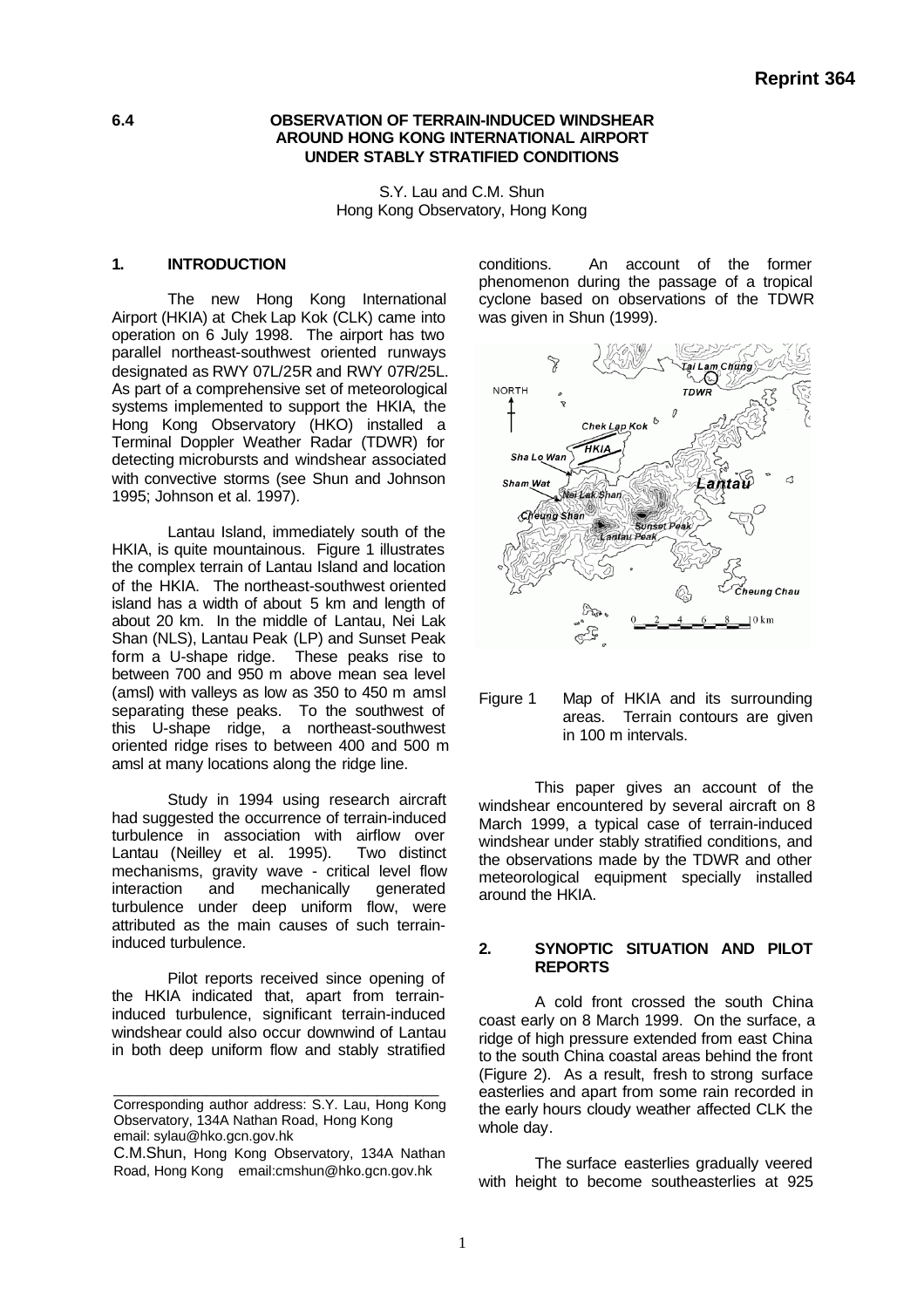hPa and southwesterlies at 850 hPa. The 12Z (20H local time) radiosonde ascent on 8 March 1999 at King's Park, around 25 km east of CLK, revealed shallow low-level inversions at around 750 m (0.2° C) and 1,940 m (1.0° C) (Figure 3) which corresponded to the respective local maxima of  $N^2$ , N being the Brunt-Väisälä frequency.



Figure 2 Surface synoptic map valid at 00Z 8 March 1999



Figure 3 Variation of wind direction, speed, temperature, dew point and  $N^2$ based on the King's Park radiosonde ascent valid at 12Z 8 March 1999

A number of pilots of aircraft landing at HKIA reported encountering windshear after 12Z on this day. In particular, at around 1230Z, a pilot reported +20 kt and then -20 kt windshear on approach to RWY 07R (i.e. approach from the west-southwest) and conducted a go-around. The plane finally landed at around 1243Z. The following aircraft, first attempted to land at 1232Z, finally diverted to Macau after encountering up to 20 kt windshear on final approach.

# **3. EVIDENCE FOR COMPLEX MOUNTAIN WAKE FLOW BRINGING WINDSHEAR TO AIRCRAFT**

The TDWR is strategically located at Tai Lam Chung, about 12 km northeast of CLK so that it has a clear view of the runways, airport approach and departure areas. To avoid beam blockage by nearby ships, the antenna of the TDWR was installed at about 60 m amsl. The TDWR has a half-power beamwidth of 0.55° and operates a highly stable klystron based amplifier which allows clutter suppression of up to 55 dB. Although the TDWR was designed to detect microbursts and windshear associated with convective storms, it is highly sensitive and can provide high-resolution data under certain favourable clear air conditions. Clear air data from the TDWR were examined for the possible cause of the pilot reported windshear.

At 1137Z, the Doppler radial winds from the TDWR 0.6° Plan Position Indicator (PPI) scan (the lowest elevation scan) over the HKIA and its western approach were generally away from the radar (positive radial velocity - in warm colours on TDWR display) consistent with the low-level east-southeasterly flow. However, at about 3 nm (nautical miles) from the RWY 07R threshold, the radial winds away from the radar were apparently weaker. This area of weaker positive radial winds became more prominent gradually and streaks of radial winds *towards* the radar (negative radial velocity - in cold colours on TDWR display) were seen downwind of NLS and Cheung Shan (CS) from time to time (see Figure 4 for the TDWR 0.6° PPI scan Doppler radial winds valid at 1243Z 8 March 1999 and Figure 1 for locations of NLS and CS). These streaks were rather narrow with typical width of about 1 km (equivalent to 13 seconds of flight time assuming an approach speed of 150 kt), but at times, they joined together to form a larger area of radial winds *towards* the radar. Similar features were detected by the TDWR 1.0° PPI scan (the second lowest elevation scan, not shown).

The 2.4° PPI scans of the TDWR during the same period revealed a general veering of winds with height, similar to the radiosonde profile at King's Park. However, a streak of radial winds *towards* the radar could be seen downwind of NLS and LP in the background of radial winds away from the radar (Figure 5). This streak of negative radial velocity displayed unsteady wave-like behaviour in animation sequence of the 2.4° PPI scans at 5-minute update rate. Previous studies have shown that non-dimensional ridge height, Nh/u, is a good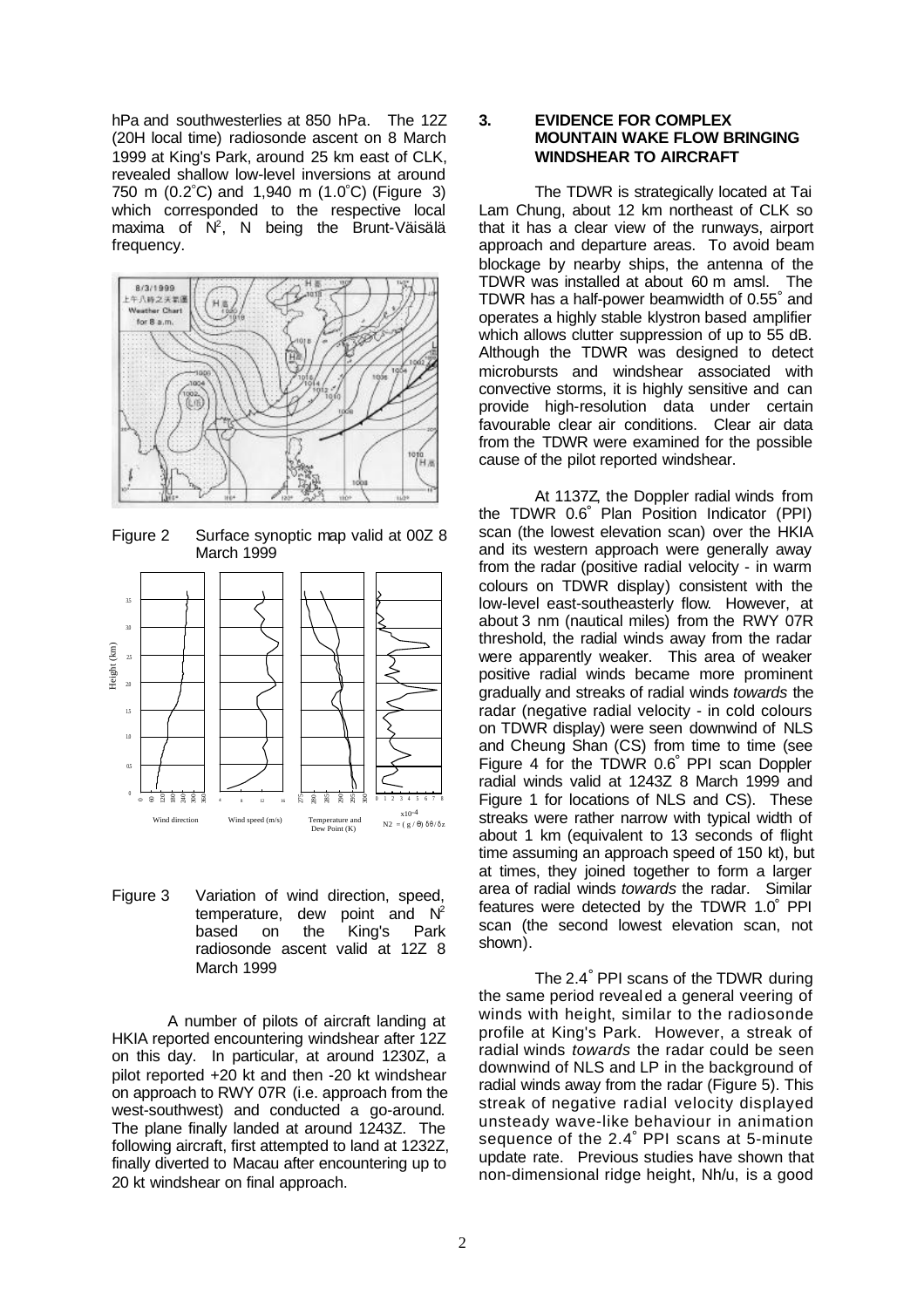

Figure 4 TDWR 0.6° PPI scan Doppler radial winds valid at 1243Z 8 March 1999



Figure 5 TDWR 2.4° PPI scan Doppler radial winds valid at 1244Z 8 March 1999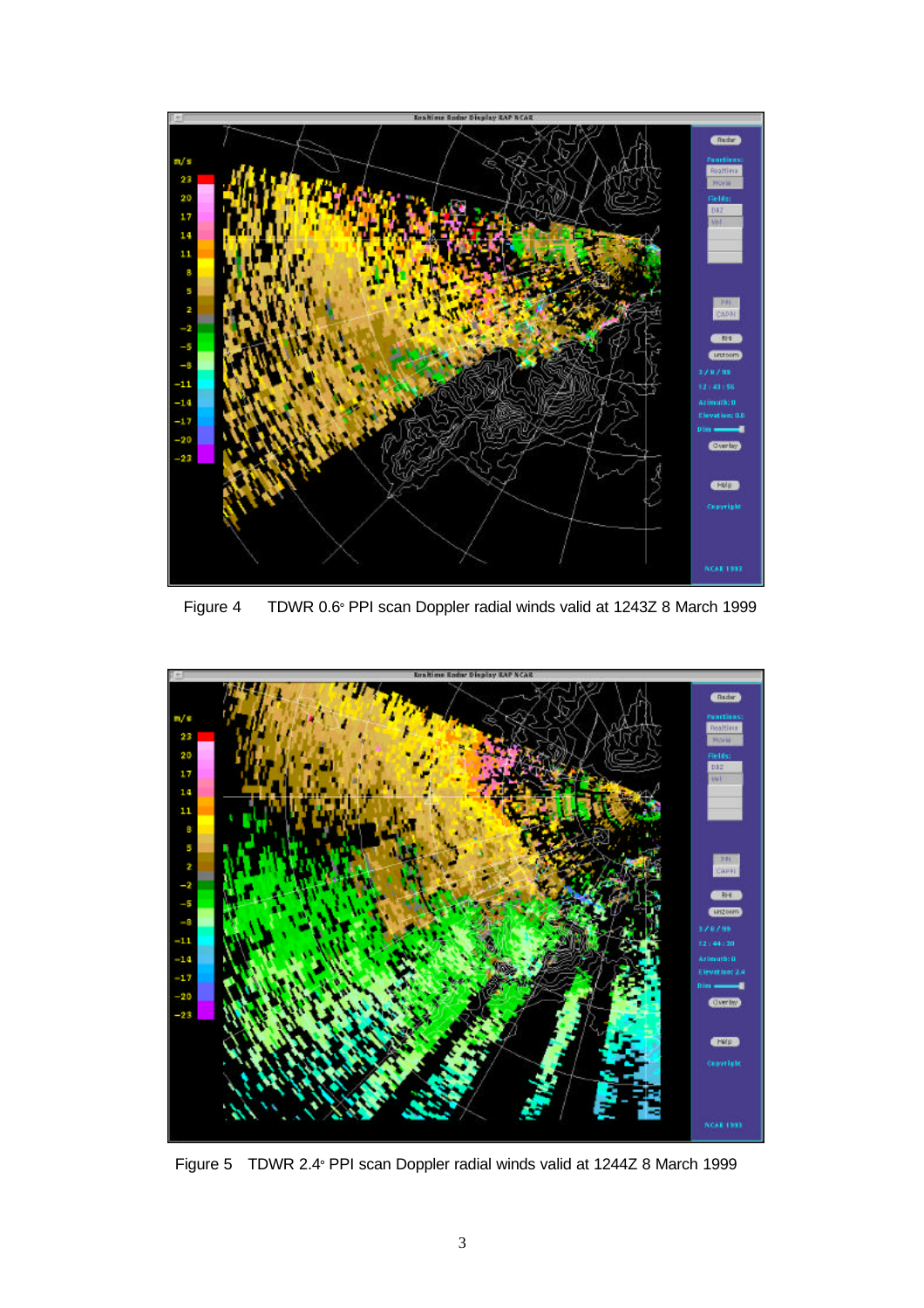indicator of the characteristics of the wake. Using the height of NLS (h=750m) and LP (h=900m), the average Brunt-Väisälä frequency from surface to the height of LP (N=0.014) and a cross-mountain component of  $10$  ms<sup>-1</sup> averaged cross-mountain component between 400 to 900m, the non-dimensional ridge height so calculated ranges between 1.05 to 1.26. Baines (1995) noted asymmetric obstacles were often observed to have unsteady, periodic vortex-street-type wakes when Nh/U > 1, containing eddies shed alternately from lines of separation on each side of the obstacle. As the mountains over Lantau are highly asymmetric, the wakes so generated should be unsteady.

More prominent streaks that displayed similar unsteady wave-like behaviour downwind of the Lantau terrain were also identified in studying the 2.4° PPI scans of the TDWR during the passage of a tropical cyclone (Shun, 1999). In that study, TDWR data with higher update rates (approximately 2.5 minutes for 2.4° PPI scans and 1 minute for 0.6° PPI scans) were available in the TDWR "Hazardous Weather" mode and the strong southwesterly flow associated with the tropical cyclone contributed a much larger radial wind component to the TDWR Doppler observations, allowing a more detailed examination of the behaviour of the streaks. It was suggested that these streaks

might be von Kármán vortex streets resulting from vortex shedding in the wake of the Lantau terrain. This suggestion was supported by observations of very strong gap flows emanating from the valleys between the peaks of Lantau and significant reverse flows just on the lee side of the Lantau peaks in the same data set. We believe that the streak of radial winds *towards* the radar observed downwind of NLS and LP in the present case is similar to those described in Shun (1999) but the lower TDWR data update rate (essentially 5 minutes for all scans) in the TDWR "Monitor" mode and the weaker southeasterly flow contributing less radial wind component to the TDWR Doppler observations in this case precluded more detailed analysis.

As on-board aircraft data from the two flights that conducted go-arounds were not available to the HKO, the current study made use of data from a later flight arriving at 1252Z. The aircraft observed winds were basically southeasterlies as the flight descended from 2,300 ft to 1,350 ft amsl (7 to 4 nm from touchdown) (Figure 6). The wind direction then varied significantly, veering to southwest and then northwest as the wind speed dropped markedly to below 5 kt. As the plane continued its descent, the wind direction again changed significantly to northeast at about 800 ft amsl (2.5 nm from touchdown) before veering to



Figure 6 On-board aircraft observed wind direction and speed against the radio height. Data were available every 4 seconds.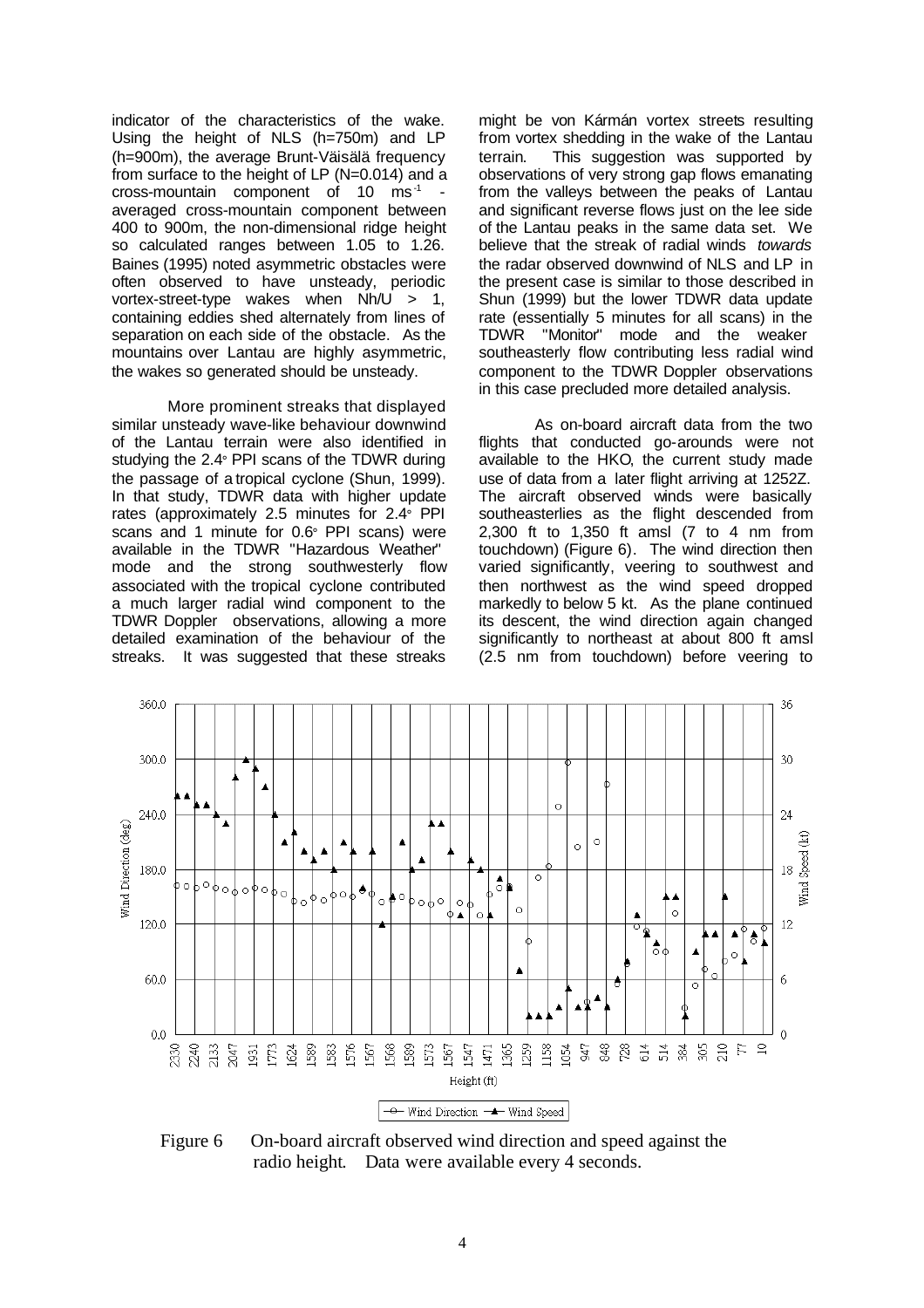southeast as the wind speed increased to 10 to 15 kt.

The aircraft data thus confirmed the existence of mountain wake with reverse flow (albeit weak) downwind of the northeastsouthwest oriented ridge southwest of NLS. Although this ridge is not as high as the major peaks of the U-shape ridge, it reaches 400 m (1,300 ft) amsl at many locations along the ridge line and is therefore sheltering the flight path from the prevailing southeasterlies within 4 nm from touchdown. So the scenario may be as follows. Before the aircraft came within this wake region, it was exposed to the prevailing strong southeasterlies aloft which brought significant cross-wind and some head wind to the aircraft. As the aircraft came within this wake region, the aircraft experienced a loss of head wind as the wind subsided and the wind direction fluctuated significantly. Although the wind direction made a full 360° cycle when the aircraft was about 1,000 ft amsl, detailed analysis of aircraft data (not shown) indicates that the aircraft had probably traversed several small-scale weak vortices rather than a large<br>one. The above is consistent with what was The above is consistent with what was observed on the TDWR 0.6° PPI scans.

At about 650 ft amsl, there was a sudden increase of the aircraft observed winds from the east and southeast. This increase of the winds from the east and southeast brought a gain in head wind to the aircraft. The previous loss of head wind and this gain of head wind by the aircraft apparently marked the beginning and end of the wake of the ridge southwest of NLS. Although it is unclear where exactly this east to southeasterly flow originated from, judging from the fact that the aircraft was downwind of the valley at Sham Wat between NLS and CS at this location, it is reasonable to suggest that it was related to the complex flows around NLS and CS.

As the aircraft further descended to about 450 ft amsl, the aircraft observed winds subsided momentarily, backed to the northeast and then strengthened from the east-southeast again shortly before the aircraft landed. This consecutive decrease and increase of winds brought another pair of head wind loss and gain to the aircraft, apparently resulting from the effects of another mountain wake region. In view of the small horizontal scale traversed by the aircraft (estimated to be about 1.5 km or less) and the fact that the aircraft was downwind of NLS during this period, it is likely that this second wake was associated with NLS or its finer scale structures.

Apart from the streaks of complex flow associated with the different wake regions of the complex terrain over Lantau observed by the TDWR and aircraft, strong updraughts of up to 3 ms-1 between 2,800 and 3,500 ft amsl around the time of the reported windshear events were detected by a wind profiler at Sha Lo Wan (Figure 7), located just to the south of the threshold of RWY 07R. Further studies are required to determine whether these updraughts are also observed in similar windshear events and how they are related to the flows associated with the wake regions of the Lantau terrain.



Figure 7 Vertical winds detected by Sha Lo Wan profiler between 10-15Z 8 March 1999. Updraughts (in ms-1) are positive.

Although there were numerical and observational studies of mountain wake of isolated islands, such as the wake of St. Vincent (Smith et al., 1997), Hawaii 's wake (Smith and Grubisic, 1993), vortices downwind of Hawaii (Nickerson and Dias, 1981) and flow structure around Ailsa Craig (Jenkins et al., 1981), few had the benefit of having high resolution information (in both space and time) from ground based remote sensing equipment such as the TDWR and wind profiler. The availability of onboard data from commercial aircraft served to confirm the existence of the wake and reverse flow and further our understanding of the flow downstream of the complex Lantau terrain.

### **4. CONCLUSION**

Observations from the TDWR, aircraft and wind profiler indicate that the flows associated with the wake regions of the Lantau